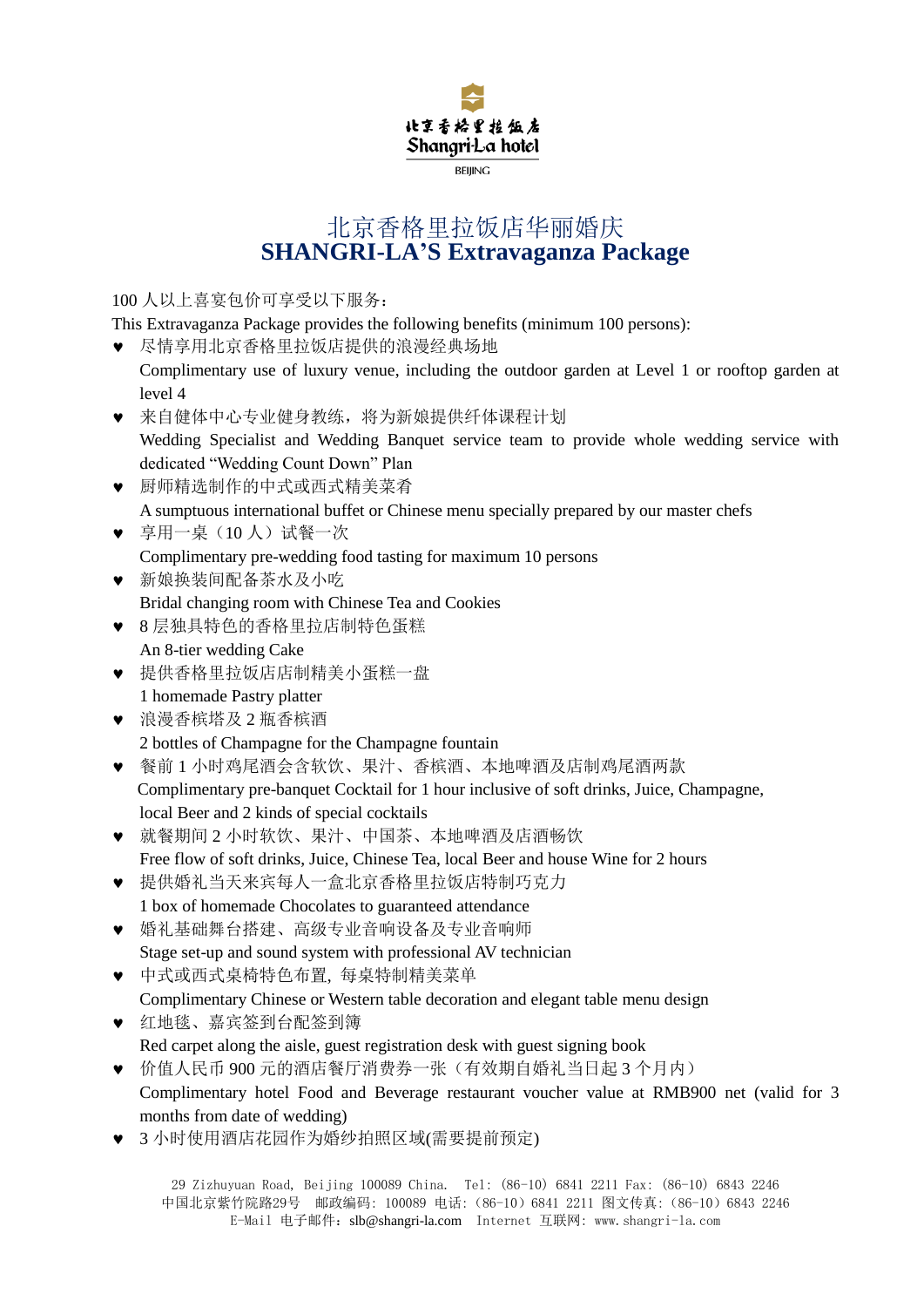

Complimentary use of hotel garden for photography for 3 hours (prior notice required)

- 新郎新娘体验"氣" Spa 的淋巴排毒按摩特色护理一次(75 分钟,有效期自婚礼结束 1 个月以内 ) Complimentary one time Detoxifying Lymphatic signature treatment (75 minutes) at Chi, The Spa for Bride and Groom
- 如需在"氣" Spa 使用其他服务项目,可享受 10%的折扣 10% discount offered to the wedding couple for other treatments experienced at Chi, The Spa
- 北京香格里拉饭店新阁外交套房入住一晚提供婚房布置(鲜花、水果、吉祥早生贵子干果盘、 当日双人养生炖汤)及次日 2 人早餐 One-night stay in Valley Wing Diplomat Suite with bridal decorations, suite amenities including
	- flowers, fruit platter and buffet breakfast for 2 persons the next morning
- 上述外交套房,如需连续使用,可享受一晚特惠价 Special room rates for extended rooms and stay
- 提供 1 周年纪念日北京香格里拉饭店新阁超豪华客房一晚 Complimentary one-night stay in Valley Wing Premier room for bride and groom, maximum 2 persons on the one-year wedding anniversary
- 入住北京香格里拉饭店高级客房三晚享受蜜月(有效期 3 个月),客房预订需视酒店的出租率 状况而定

Honeymoon stay of three (3) nights in Garden Wing Superior room for 2 persons at Shangri-La Hotel Beijing (valid: 3 months from date of wedding)

- 可选择香格里拉集团旗下的其他酒店特别为新人设计的蜜月套餐 Exclusive honeymoon offers from other participating Shangri-La Hotels and Resorts
- 百天宴请当日可享受 10%优惠 10% discount for 100-days birthday celebration event

# 每位人民币 **1288** 元

29 Zizhuyuan Road, Beijing 100089 China. Tel: (86-10) 6841 2211 Fax: (86-10) 6843 2246 中国北京紫竹院路29号 邮政编码: 100089 电话:(86-10)6841 2211 图文传真:(86-10)6843 2246 E-Mail 电子邮件:[slb@shangri-la.com](mailto:slb@shangri-la.com) Internet 互联网: www.shangri-la.com 垂询及预定,请致电婚宴组团队 86-10-8882 6767 / 6720,邮箱[events.slb@shangri-la.com](mailto:events.slb@shangri-la.com)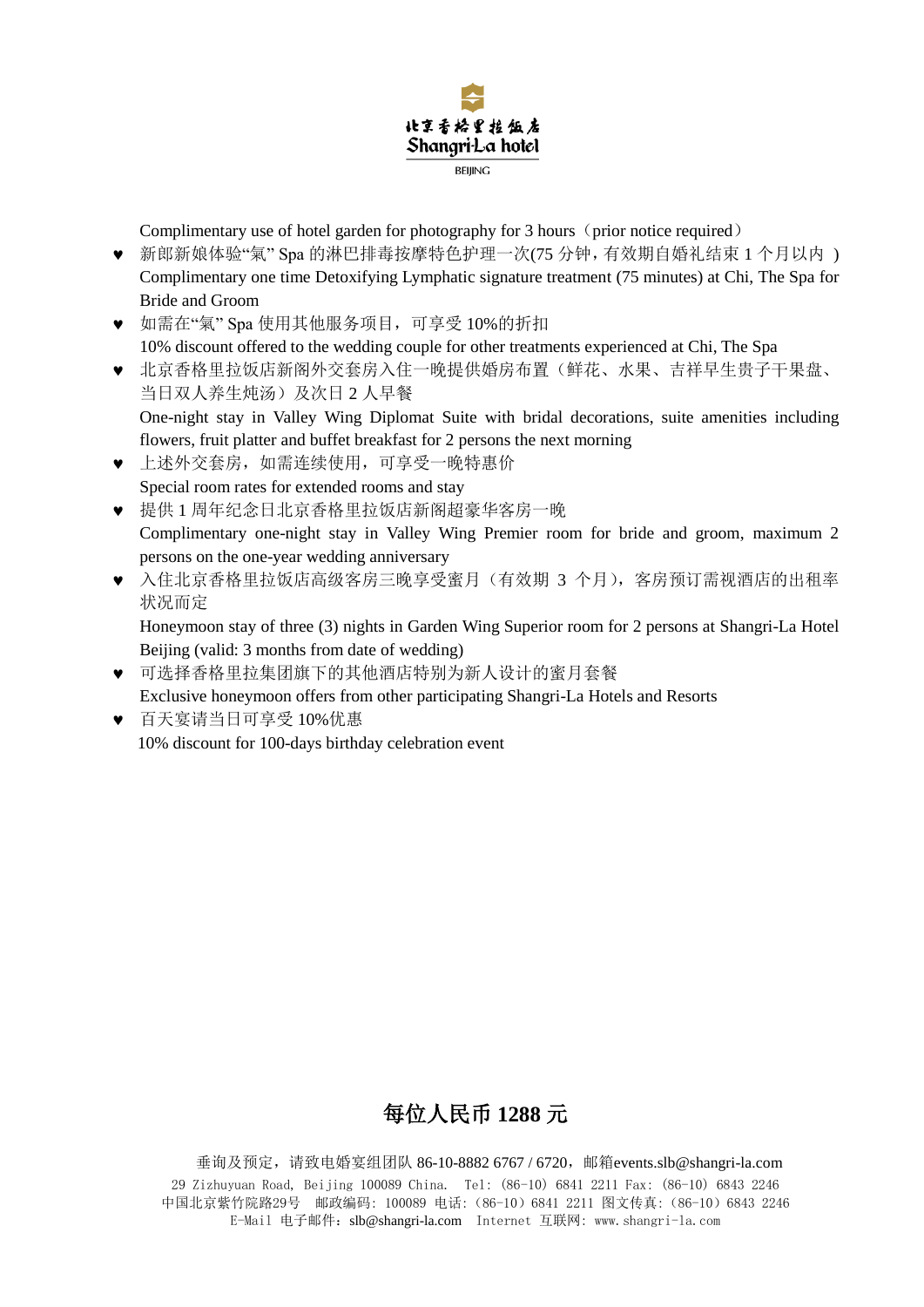

#### 华丽婚宴菜单 **1 Extravaganza Wedding Menu 1**

(金玉满堂)乳猪大拼盘 (鸭卷,中华海藻丝,泡椒鲶鱼皮,卤水金钱肚,乳猪肉) Roasted Suckling Pig Combination Platter

(珠联璧合)蒜茸粉丝蒸波士顿龙虾 Steamed Boston Lobster with Garlic and Vermicelli

> (金童玉女)酱爆花枝炒肉片 Wok-fried Cuttlefish and Sliced Pork

(美满婚姻)金菇竹笙瑶柱烩燕窝 Bird's Nest Soup with Golden Mushroom, Bamboo Pith and Conpoy

(天长地久)翡翠蚝皇扒鲍片辽参 Braised Sliced Abalone with Liaoning Sea Cucumber in Oyster Sauce

> (富贵有余)清蒸海皇斑 Steamed Garoupa Fish

> (共结鸳鸯)脆皮风沙鸡 Crispy Roasted Chicken

(情比金坚)碧绿红酒牛肋肉 Pan-fried Beef Ribs with Special Sauce

(早生贵子)一品虾仁扒酱肘 Stewed Pork Knuckle with Dark Soy Sauce

(金枝玉叶)羊肚菌炒西芹百合 Slow-cooked Celery and Lily with Mushrooms and Morels

> (共偕连理)金瑶海鲜炒饭 Fried Rice with Seafood

(永结同心)美点映双辉 Chinese Petit Fours

(合家欢聚)合时鲜水果盘 Fresh Fruit Platter

#### 人民币 **1288** 元**/**每位 **RMB1288 net per person**

垂询及预定,请致电婚宴组团队 86-10-8882 6767 / 6720,邮箱[events.slb@shangri-la.com](mailto:events.slb@shangri-la.com)

29 Zizhuyuan Road, Beijing 100089 China. Tel: (86-10) 6841 2211 Fax: (86-10) 6843 2246 中国北京紫竹院路29号 邮政编码: 100089 电话:(86-10)6841 2211 图文传真:(86-10)6843 2246 E-Mail 电子邮件:[slb@shangri-la.com](mailto:slb@shangri-la.com) Internet 互联网: www.shangri-la.com